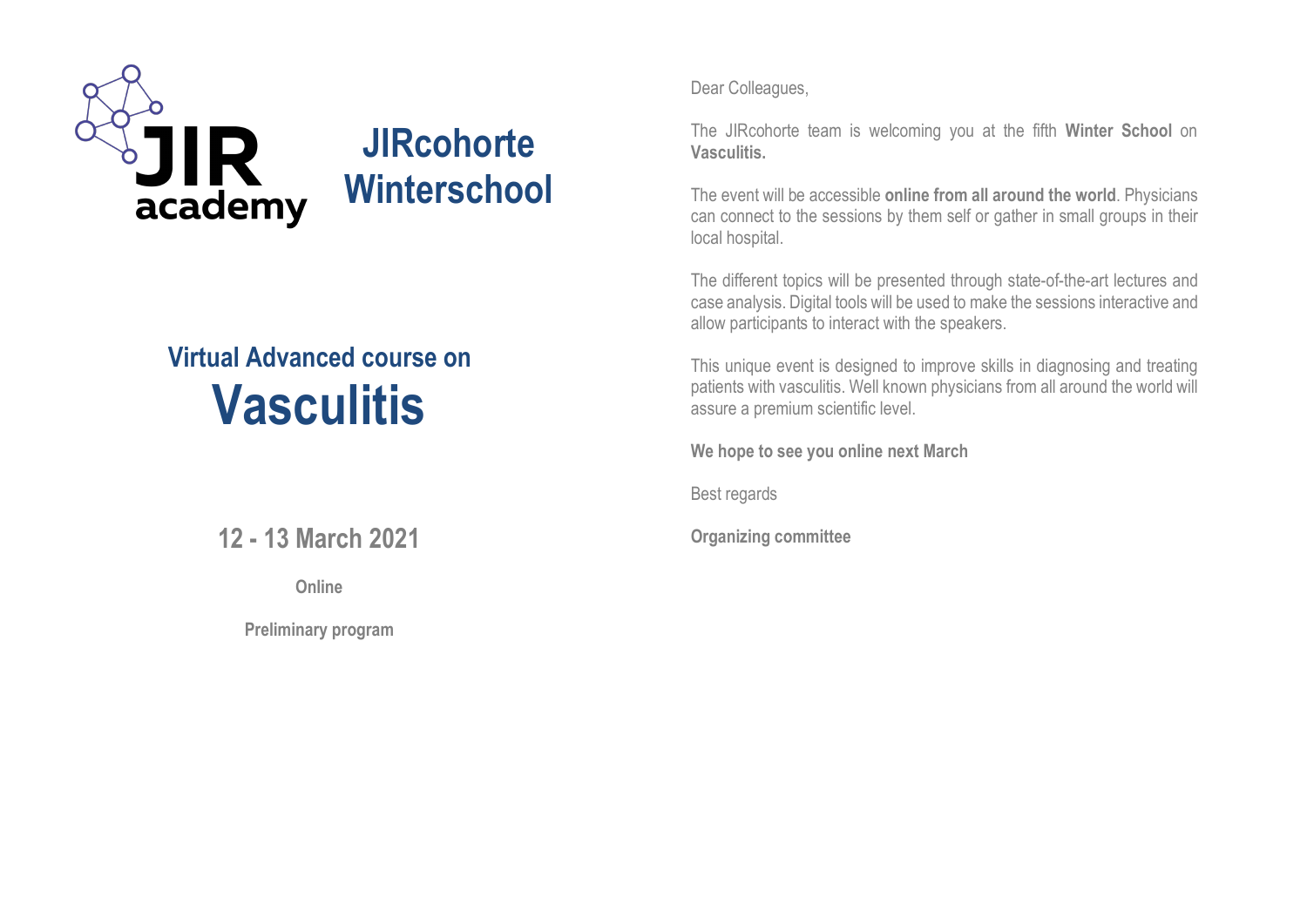#### **Program of Friday 12th of March 2021 (Swiss Time)**

13.15 – 13.30 **Introduction**

13.30 – 15.30 **International session** Clinical picture and how to treat DADA2 (A. Belot) Parent organization in DADA2 (C. Chambers) Differencial diagnosis of DADA2 (R. Khubchandani + H. Wittkowski) 2 faces of Behcet (I. Kone-Paut + A. Gul)

**\_\_\_\_\_\_\_\_\_\_\_\_\_\_\_\_\_\_\_\_\_\_\_\_\_\_\_\_\_\_\_\_\_\_\_\_\_\_\_\_\_\_\_\_\_\_\_\_\_\_\_\_\_\_\_\_\_\_**

- 15.30 16.00 **Break**
- 16.00 17.30 **International session** Refresh and update on Systemic Vasculitis (P. Brogan) Refresh and Update on Kawasaki (J. Burns) VEXAS: The new frontier in autoinflammation (D. Kastner)

**\_\_\_\_\_\_\_\_\_\_\_\_\_\_\_\_\_\_\_\_\_\_\_\_\_\_\_\_\_\_\_\_\_\_\_\_\_\_\_\_\_\_\_\_\_\_\_\_\_\_\_\_\_\_\_\_\_\_**

#### **Program of Saturday 13th of March 2021 (Swiss time)**

- 13.30 15.30 **International session** Classical Behcet (case analysis) (T. Kallinich) Behcet and ophthalmological and cerebral complications (I. Kone-Paut + Y. Guex-Crosier) GPA (case analysis) (S. Kamphuis) Takayasu and IgA Vasculitis: complicated and unresolved cases (V. Hentgen)
- 15.30 16.00 **Break**

#### 16.00 – 17.30 **International session**

Many faces of DADA2 (case analysis) (S. Georgin-Lavialle + M. Hofer) In the heart of Kawasaki (case analysis) (M. Hofer + N. Sekarski) From Kawasaki to Still's disease (R. Cimaz + S. Singh)

#### **Optional Workshops (max 20 people) (Swiss Time)**

Friday 12th of March

18.30 – 19.30 Differential diagnosis in Systemic Vasculitis (S. Kamphuis + P. Brogan)

**\_\_\_\_\_\_\_\_\_\_\_\_\_\_\_\_\_\_\_\_\_\_\_\_\_\_\_\_\_\_\_\_\_\_\_\_\_\_\_\_\_\_\_\_\_\_\_\_\_\_\_\_\_\_\_\_\_\_**

Saturday 13<sup>th</sup> of March

11.30 – 12.30 DADA2: how to mesure activity, genetic diagnosis, management and rare manifestations (S. Georgin-Lavialle + T. Niehues)

**\_\_\_\_\_\_\_\_\_\_\_\_\_\_\_\_\_\_\_\_\_\_\_\_\_\_\_\_\_\_\_\_\_\_\_\_\_\_\_\_\_\_\_\_\_\_\_\_\_\_\_\_\_\_\_\_\_\_**

#### **Speakers**

#### *Organizing committee members*

*Alexandre Belot, Lyon, France Michaël Hofer, Lausanne, Switzerland Raju Khubchandani, Mumbai, India Sophie Georgin-Lavialle, Paris, France Sylvia Kamphuis, Rotterdam, Netherlands Tilmann Kallinich, Berlin, Germany*

#### *Through visioconference :*

*Ahmed Gul, Istanbul, Turkey Chip Chambers, Nashville, USA Dan Kastner, Bethesda, USA Helmut Wittkowski, Münster, Germany Isabelle Kone-Paut, Paris, France Jane Burns, San Diego, USA Nicole Sekarski, Lausanne, Switzerland Paul Brogan, London, United Kingdom Rolando Cimaz, Milano, Italy Surjit Singh, Chandigarh, India Véronique Hentgen, Versailles, France Yan Guex-Crosier, Lausanne, Switzerland*